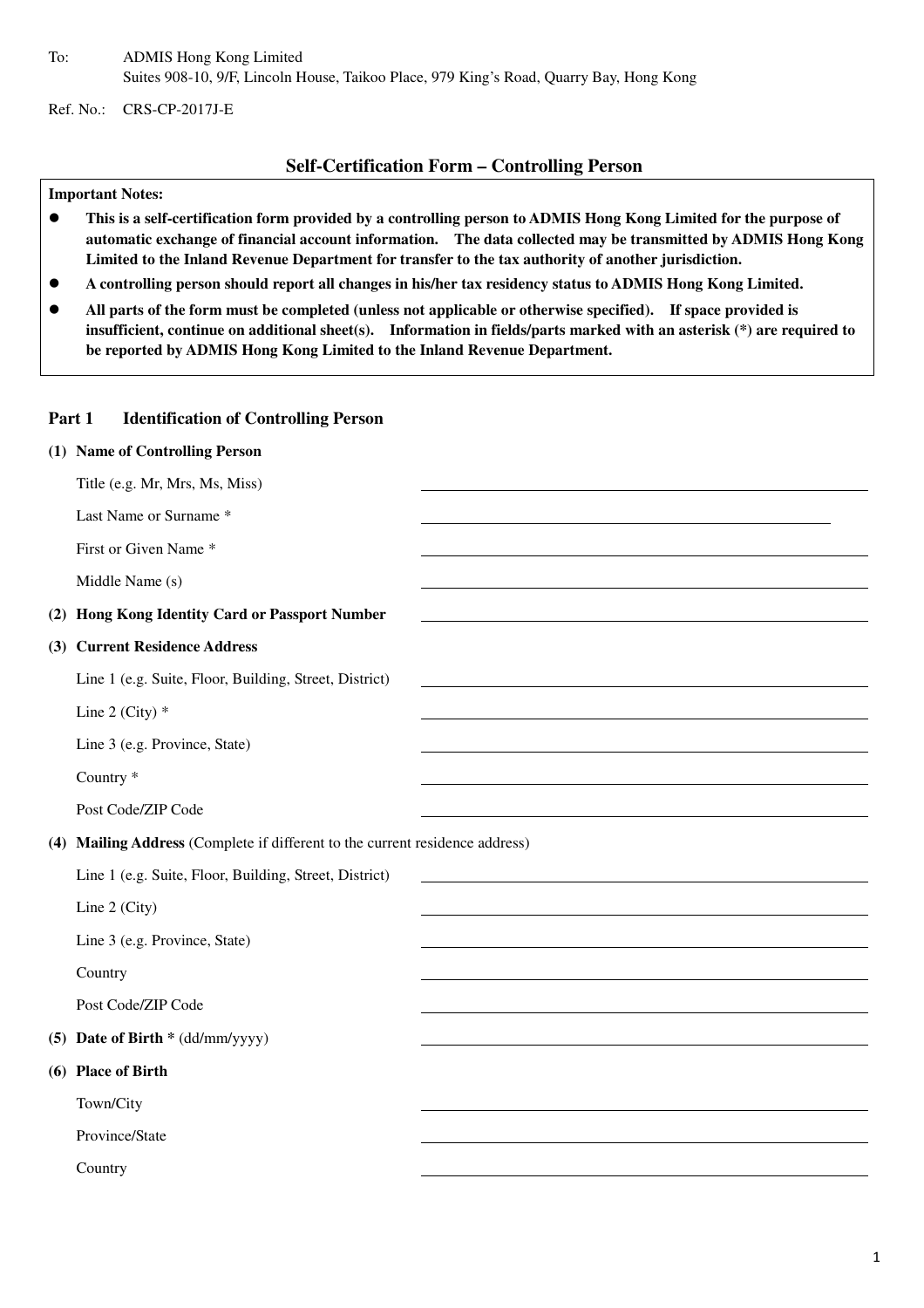# **Part 2 The Entity Account Holder(s) of which you are a controlling person**

Enter the name of the entity account holder of which you are a controlling person.

| <b>Entity</b> | Name of the Entity Account Holder |
|---------------|-----------------------------------|
| (1)           |                                   |
| (2)           |                                   |
| (3)           |                                   |

#### **Part 3 Jurisdiction of Residence and Taxpayer Identification Number or its Functional Equivalent ("TIN") \***

Complete the following table indicating (a) the jurisdiction of residence (including Hong Kong) where the controlling person is a **resident for tax purposes** and (b) the controlling person's TIN for each jurisdiction indicated. Indicate **all** (not restricted to five) the jurisdictions of residence.

If the controlling person is a tax resident of Hong Kong, the TIN is the Hong Kong Identity Card Number.

If a TIN is unavailable, provide the appropriate reason A, B or C:

- **Reason A** The jurisdiction where the controlling person is a resident for tax purposes dose not issue TINs to its residents.
- **Reason B** The controlling person is unable to obtain a TIN. Explain why the controlling person is unable to obtain a TIN if you have selected this reason.
- **Reason C TIN** is not required. Select this reason only if the authorities of the jurisdiction of residence do not require the TIN to be disclosed.

| Jurisdiction of<br><b>Residence</b> | <b>TIN</b> | Enter Reason A, B or C if<br>no TIN is available | Explain why the controlling person is unable<br>to obtain a TIN if you have selected Reason B |
|-------------------------------------|------------|--------------------------------------------------|-----------------------------------------------------------------------------------------------|
| $\bf(1)$                            |            |                                                  |                                                                                               |
| (2)                                 |            |                                                  |                                                                                               |
| (3)                                 |            |                                                  |                                                                                               |
| $\left(4\right)$                    |            |                                                  |                                                                                               |
| (5)                                 |            |                                                  |                                                                                               |

## **Part 4 Type of Controlling Person**

Tick the appropriate box to indicate the type of controlling person for each entity stated in Part 2.

| <b>Type of Entity</b>                 | <b>Type of Controlling Person</b>                                                                                                      | Entity $(1)$ | Entity $(2)$ | Entity $(3)$ |
|---------------------------------------|----------------------------------------------------------------------------------------------------------------------------------------|--------------|--------------|--------------|
| Legal Person                          | Individual who has a controlling ownership interest (i.e. not less<br>than 25% of issued share capital)                                |              | □            | $\Box$       |
|                                       | Individual who exercises control/is entitled to exercise control<br>through other means (i.e. not less than 25% of voting rights)      | П            | П            | $\Box$       |
|                                       | Individual who holds the position of senior managing official/<br>exercises ultimate control over the management of the entity         | П            | П            | П            |
| Trust                                 | Settlor                                                                                                                                | □            | □            | $\Box$       |
|                                       | Trustee                                                                                                                                | П            | П            | $\Box$       |
|                                       | Protector                                                                                                                              | П            | П            | П            |
|                                       | Beneficiary or member of the class of bebeficiaries                                                                                    | $\Box$       | □            | $\Box$       |
|                                       | Other (e.g. individual who exercises control over another entity<br>being the settlor/trustee/protector/bebeficiary)                   | П            | П            | П            |
| Legal Arrangement<br>other than Trust | Individual in a position equivalent/similar to settlor                                                                                 | $\Box$       | $\Box$       | $\Box$       |
|                                       | Individual in a position equivalent/similar to trustee                                                                                 | П            | П            | $\Box$       |
|                                       | Individual in a position equivalent/similar to protector                                                                               | $\Box$       | $\Box$       | П            |
|                                       | Individual in a position equivalent/similar to beneficiary or<br>member of the class of beneficiaries                                  | $\Box$       | П            | $\Box$       |
|                                       | Other (e.g. individual who exercises control over another entity<br>being equivalent/similar to settlor/trustee/protector/beneficiary) | $\Box$       | $\Box$       | $\Box$       |